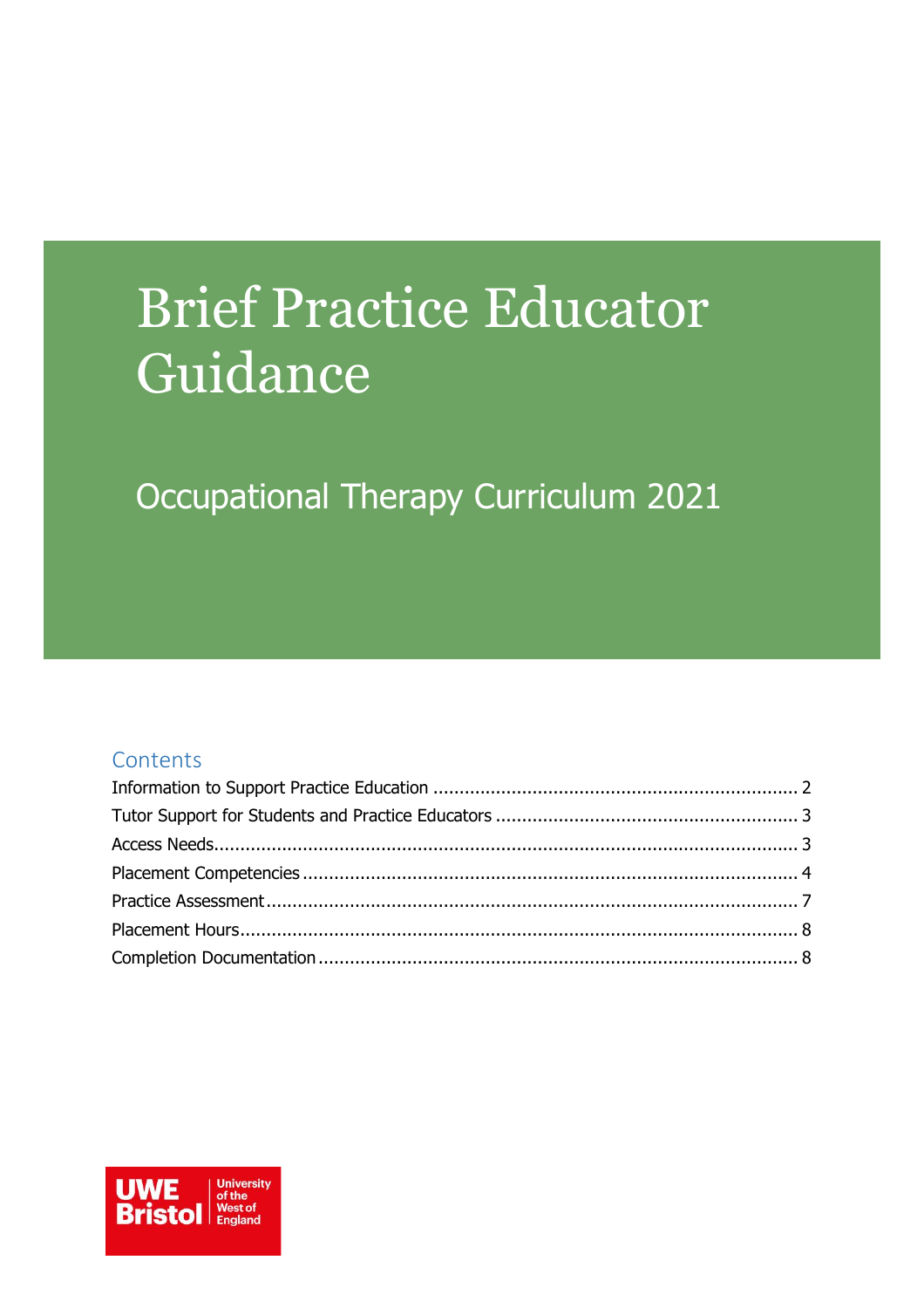### <span id="page-1-0"></span>**Information to Support Practice Education**

Thank you for taking a UWE OT student on placement. This document has been prepared to provide practice educators with basic information needed to supervise students on practice placements. It has been prepared in conjunction with the practice educator guidance and students' placement portfolio, which contain all placement documentation and procedures needed by both students and Practice Educators (PE's). The guidance, placement portfolio along with relevant placement documentation e.g. the final report template is available to PE's on the Practice Support Net (PSNET):

#### <http://www1.uwe.ac.uk/students/practicesupportnet>

(follow 'Guidance by Programme' to get to the OT specific information)

We also offer a 2 hour practice educator briefing online to ensure practice educators are up to date and have the necessary information and guidance to support students. We ask that as a minimum the practice educator attends a briefing prior to the placement. The dates and the booking forms are also available on the PSNET.

Each placement provider will also have an allocated placement liaison link who will conduct an annual visit to the placement hub to review and support practice education and effective communication.

If you have any questions, feedback or are not sure who to contact do get in touch with us:

- Becky Barnes [Becky.Barnes@uwe.ac.uk](mailto:Becky.Barnes@uwe.ac.uk)
- Fiona Ingleby [fiona2.ingleby@uwe.ac.uk](mailto:fiona2.ingleby@uwe.ac.uk)
- Karen Cook [karen.cook@uwe.ac.uk](mailto:karen.cook@uwe.ac.uk)
- Laura Quick [Laura.Quick@uwe.ac.uk](mailto:Laura.Quick@uwe.ac.uk)
- Lynda Hughes [lynda.hughes@uwe.ac.uk](mailto:lynda.hughes@uwe.ac.uk)
- Nadine McCootie [Nadine.Mccootie@uwe.ac.uk](mailto:Nadine.Mccootie@uwe.ac.uk)
- Vanessa Parmenter at [vanessa2.parmenter@uwe.ac.uk](mailto:vanessa2.parmenter@uwe.ac.uk)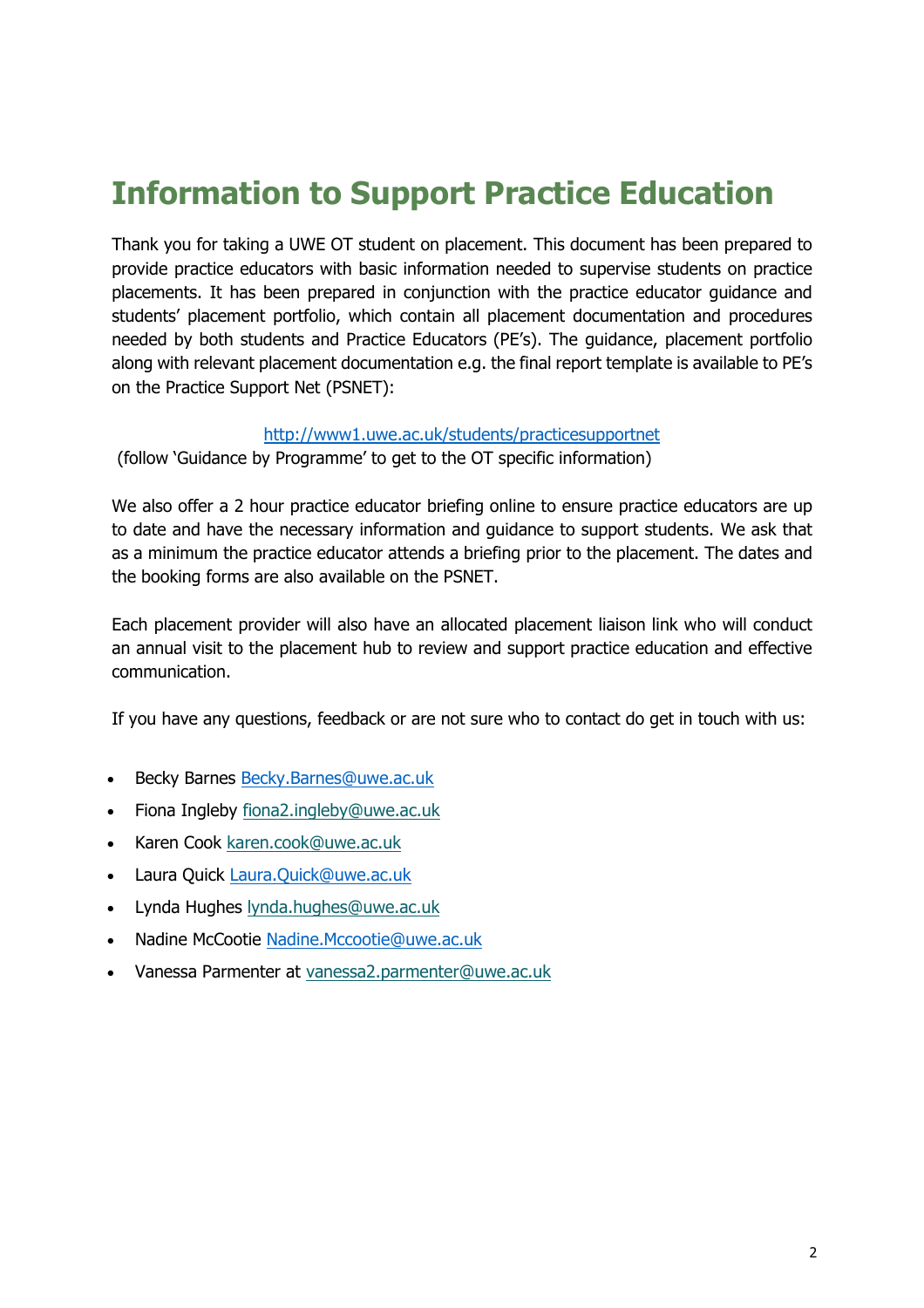### <span id="page-2-0"></span>**Tutor Support for Students and Practice Educators**

Just prior to going out on placement, each student is allocated a UWE Placement Support Tutor to review his or her learning contract and conduct a midway tutorial. The midway tutorial is an opportunity for the student to discuss their strengths and weaknesses related to the learning needs in their learning contract with the practice educator (PE) and a UWE staff member. It is an opportunity for the PE to feedback on the student's progress. The placement support tutor is also a point of contact for the PE.

#### **Do ask your student for the contact details and do not hesitate to get in touch if you have any questions or concerns**.

#### **Placement Structure**

- Pre-placement preparation week at UWE students are advised of the UWE tutor who will be carrying out the midway tutorial
- By end of week 2 of placement the students will have liaised with their PE and made contact with their allocated UWE tutor to arrange a date for the midway tutorial (Please note that the onus is on the student to make these arrangements)
- Beginning of week 3 of placement student to e-mail learning contract to UWE tutor.
- UWE tutor to review learning contract and feedback to student prior to midway tutorial. It is reviewed for consistency with learning outcomes, achievability and fairness, and any comments or suggestions to modify it will be communicated to both the student and the practice educator. The midway tutor will aim to respond within 5 working days.
- Week 4/5/6 of placement midway tutorial to take place over Microsoft Teams or Skype. UWE tutors and students have been provided with agendas for the discussion in the midway tutorial.
- Ideally, the student and the Practice Educator should be able to speak to the UWE tutor separately, in confidence. Follow-up meetings can be arranged if there are matters outstanding.
- On completion of the placement ensure the learning contract is signed off, the hours record and the final report is written.
- If you have any concerns about your students please get in touch as soon as possible. Do also have a look at the failure protocol on the Practice Support Net.

### <span id="page-2-1"></span>**Access Needs**

Students who have disclosed access needs will have an access plan detailing recommendations for reasonable adjustments. This access plan is the student's property. The students are encouraged to share this with their Practice Educators so that reasonable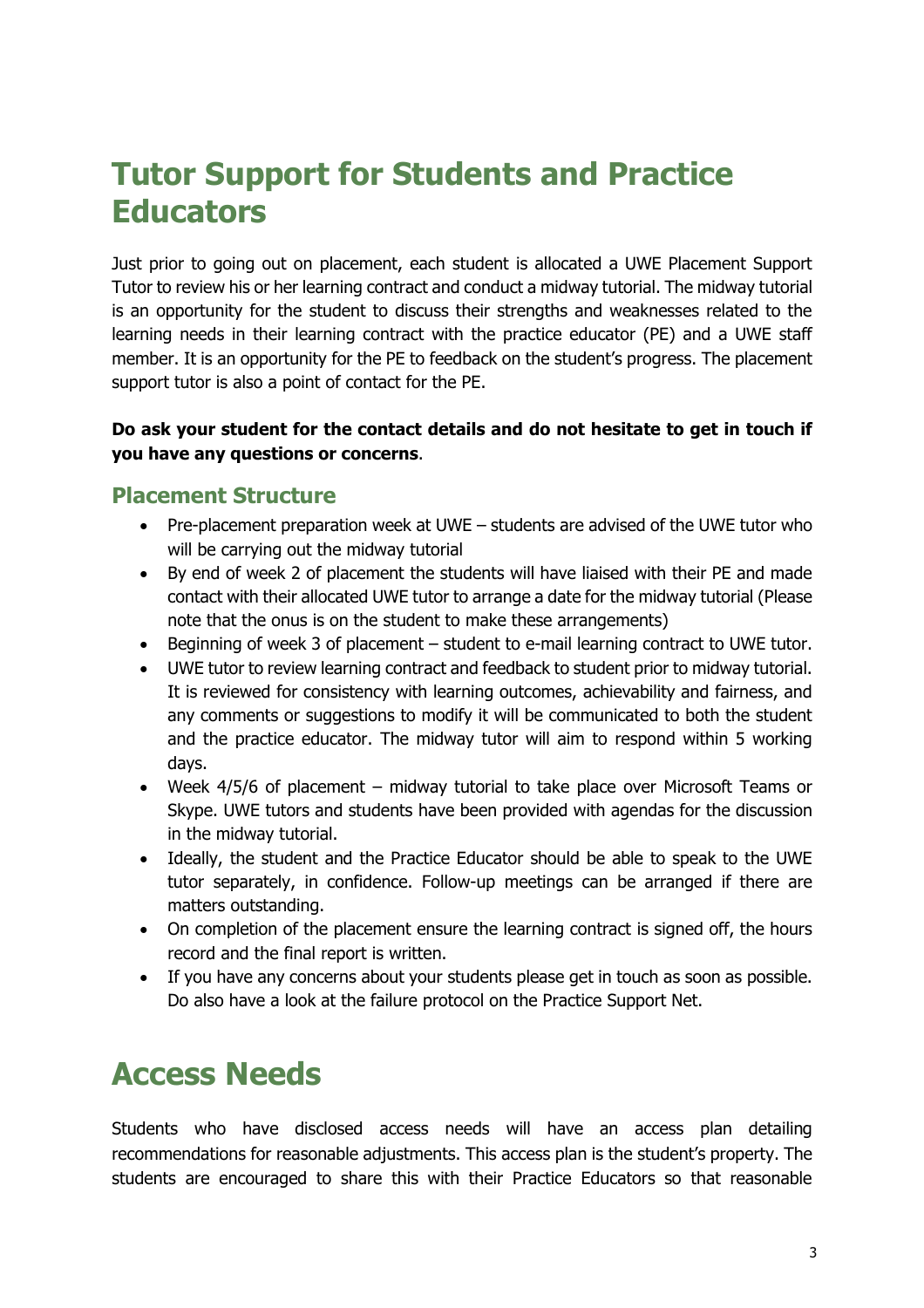adjustments can be discussed and implemented. Please do ask the student if they have any access or support needs at your initial meeting, this will support them in learning how to manage their needs in a professional setting. If the student chooses not to disclose there is no expectation to implement reasonable adjustments. Students with specific learning disabilities such as dyslexia will not necessarily have a personalised access plan, but will be expected to discuss more general reasonable adjustments that will support them in practice.

### <span id="page-3-0"></span>**Placement Competencies**

Students undertake 3 practice placements during their training at UWE. These will be in a variety of health and social care settings. Your student will be undertaking one of the following modules and working towards achievement of the associated placement competencies

### **Foundations of Professional Practice for Occuaptional Therapy 1 (FPPOT1)**

This is a nine-week placement and occurs in the final (third) term of the first year following completion of academic modules covering contributing disciplines and occupational science. The academic module that immediately precedes this placement covers basic skills and knowledge for placement readiness. Furthermore, students are prepared with moving and handling, basic life support and the use of learning contracts**.** This is the first placement on the programme and is assessed by a learning contract which assesses students' abilities in practice in relation to the placement competencies listed below:

- 1. Present a professional approach in relation to behaviours such as but not limited to: time management, preparation, organisation, personal presentation, communication, reliability, team working and attitude.
- 2. Demonstrate safe and effective professional practice demonstrating awareness of the ethical and legal issues when working in a health or social care setting.
- 3. Understand the roles of the interprofessional (multidisciplinary) team.
- 4. Take account of the physical and psychological impact of ill health.
- 5. Demonstrate basic skills in using a client-centred approach.
- 6. Demonstrate safe and effective use of occupational therapy skills.
- 7. Analyse an occupation used in professional practice setting.
- 8. Complete a basic and appropriate assessment of a service user's occupational needs.
- 9. Demonstrate basic professional reasoning and problem solving skills.
- 10. Demonstrate appropriate verbal and written communication skills with all colleagues, service users their carers, and other services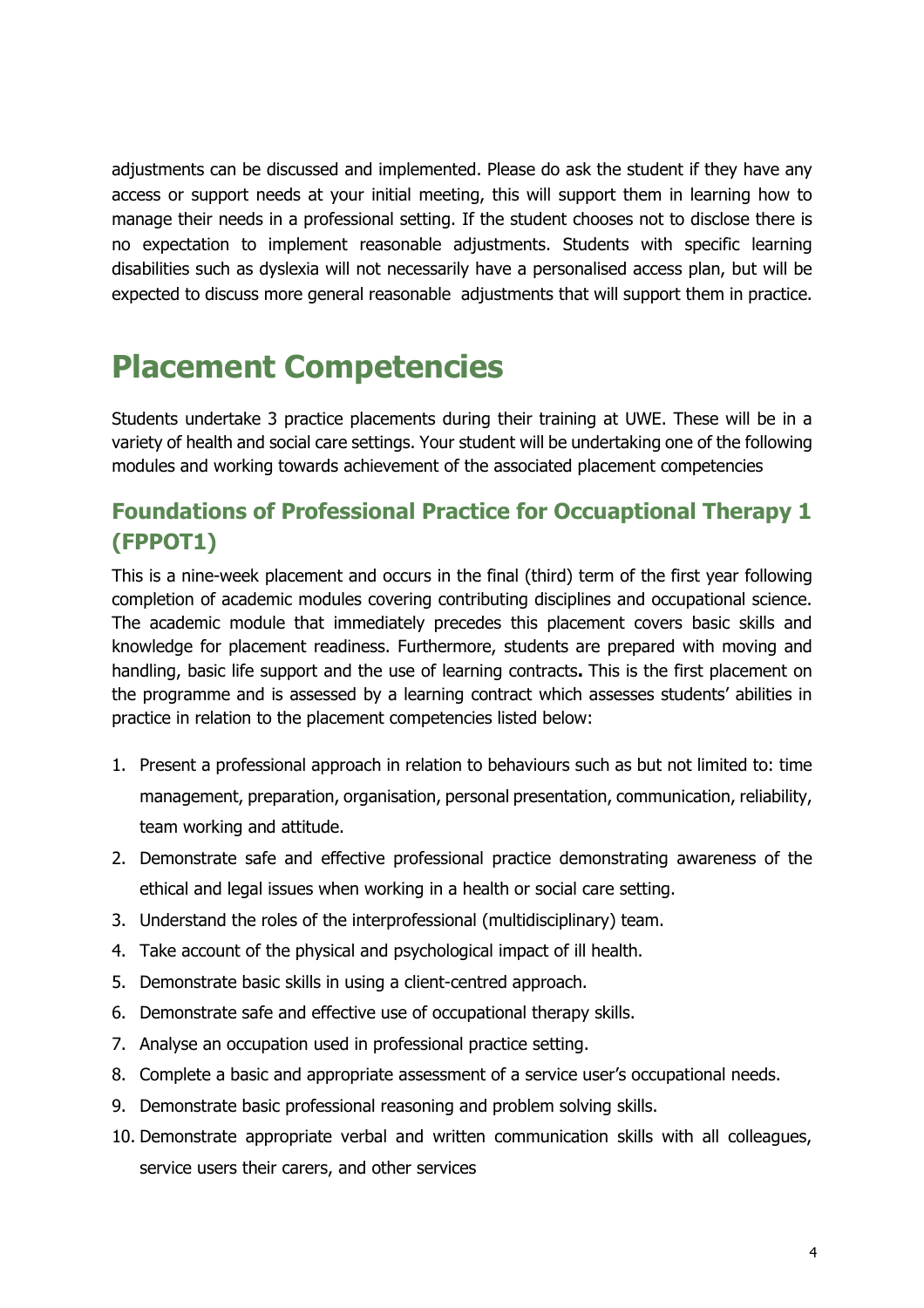### **Profession Practice for Occupational Therapy 2 (PPOT2)**

This is a 10 week placement and occurs in the second term of year two and gives students the opportunity to consider in detail, the impact and challenge of impairment and disability on the service user's occupations and how this disruption affects the service user. Much of what is experienced in this placement is integrated with the other level 2 modules. The module provides the students with the opportunity to apply level 2 uniprofessional and interprofessional learning to occupational therapy practice and continue to develop occupational therapy skills in a variety of settings. The influence of professional power and user control will be highlighted, within the context of the social model of disability.This is the second professional practice module and the assessments for this module are a learning contract (Component A) which assesses students' abilities in practice in relation to the placement competencies listed below:

- 1. Demonstrate safe and effective professional practice, including all forms of professional behaviours when working in a health, social care or role-emerging setting.
- 2. Reflect upon social, organisational and managerial contexts and their impact upon professional practice.
- 3. Discuss the impact of health and social conditions for service users in the given setting.
- 4. Demonstrate a client-centred approach throughout the OT process.
- 5. Evaluate different approaches and interventions used in occupational therapy utilising appropriate evidence.
- 6. Identify assessment tools used and discuss their effectiveness in assessing occupational performance.
- 7. Conduct assessments of service-users and document these in line with the placements system.
- 8. Demonstrate the ability to utilise data from assessment to construct an intervention plan for a service user.
- 9. Utilise appropriate verbal and written communication skills with all colleagues, service users and their carers and other services.
- 10. Reflect upon own professional practice and identify areas for further development.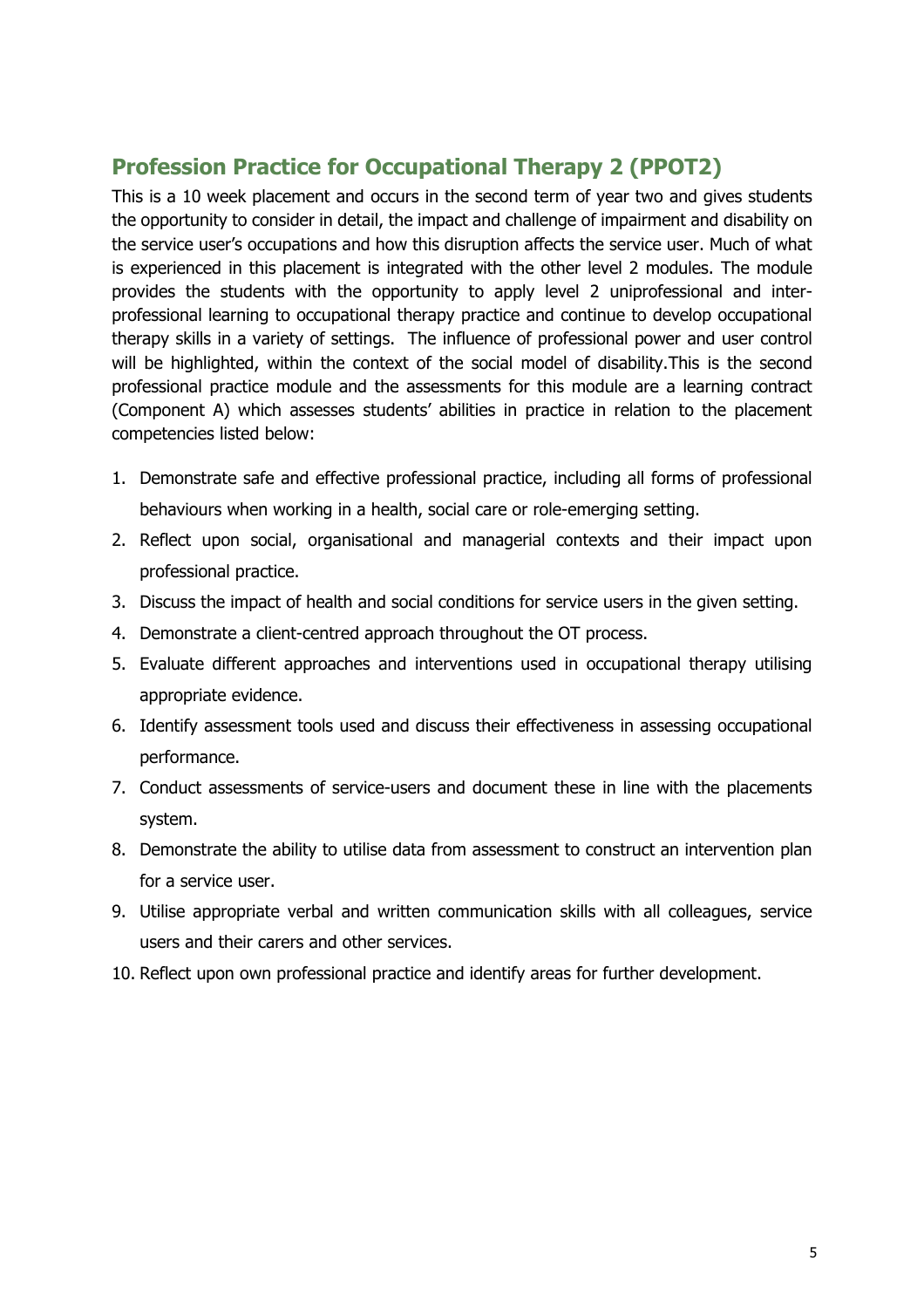### **Professional Practice for Occupational Therapy 3 (PPOT3)**

This is an eleven week placement and occurs in the first term of the third year and enables the student to fully appreciate the unique contribution of occupational therapy and consolidate their occupational therapy skills. The content includes evidence-based practice and management of change. It will form a basis for integrating placement learning with level 3 academic modules. The student is expected to appraise the interagency service delivery and critically analyse the skills demonstrated by occupational therapists in the setting, as well as facilitating the service user's choice and performance of occupations.

The student is expected to critically evaluate their own practice and modify it as necessary, critically evaluating all aspects of service delivery and its social context. The student is also expected to manage a caseload appropriate for a student at the beginning of their level 3 studies, with a view to prepare them for practice as a qualified occupational therapist. This is the final professional practice module and the assessments for this module are a learning contract (Component A) which assesses students' abilities in practice in relation to

1. Demonstrate safe and effective professional practice, including all forms of appropriate communication and organisational skills, when working in a health or social care or

the placement competencies listed below:

- role-emerging setting. 2. Demonstrate competence in working with the organisational policies, procedures and
- administrative frameworks in practice. 3. Demonstrate ability to function effectively as a team member in an interprofessional
- team. 4. Appraise the interagency links both within and external to the practice setting.
- 5. Critically evaluate service delivery and the role of management / legislation / technology /organisational change and leadership, in the practice setting.
- 6. Identify the core skills used by occupational therapists, and critically analyse how they contribute to the promotion of occupational therapy services in this setting.
- 7. Manage own caseload within the parameters of available resources, demonstrating a client centred approach, independent judgement and fluency of skill in all aspects.
- 8. Engage appropriately with the evidence base to support practice.
- 9. Appraise evidence of intervention outcomes in this setting.
- 10. Accept and respond to constructive feedback on own performance.
- 11. Critically evaluate own practice to identify aspects requiring modification and to identify personal development needs.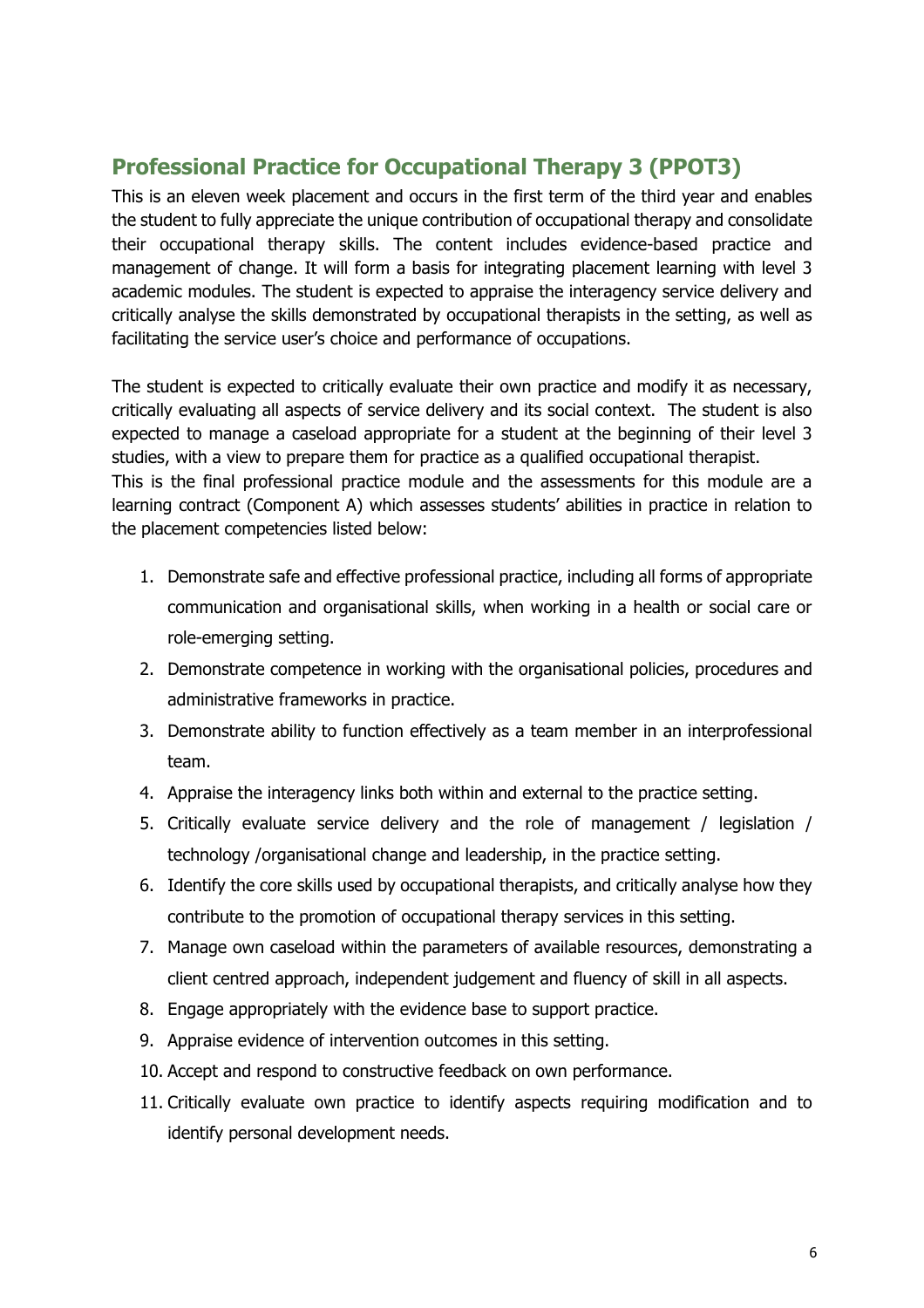12. Demonstrate competence in working with the organisational policies, procedures and administrative frameworks in practice

### <span id="page-6-0"></span>**Practice Assessment**

The assessment is based on the Learning Contract negotiated and constructed in collaboration between the Practice Educator, the student and the midway tutor. It must incorporate the module placement competencies and any personal goals outstanding from a previous placement or identified during the current placement. It must also include contributions from service users and you will be able to indicate this in the apporriate tick box on the infal assessment form.

• The 'criteria for evaluation' in the learning contract provide the the student and the practice educator (PE) with the benchmarks for success or failure of the student to achieve the placement competencies. It is this criteria alone which should be used to pass or fail the student.

Further details on assessment are provided in the students' Placement Portfolio (openly available on Practice Support net).

#### **Assessment of placement learning**

Students are assessed via their personalised learning contracts and have to demonstrate achievement of *all* the placement competencies in order to pass the placement.

If the PE has concerns about any aspect of a student's performance the PE must contact the placement support tutor as early as possible and ensure that the failure protocol is understood and followed. This is available on the Practice Support Net (follow guidance by programme) <http://www1.uwe.ac.uk/students/practicesupportnet> .

#### **Grading**

The placement is either pass or fail, there are no additional gradings of the placements however if you feel that your student has excelled in 3 or more areas of the placement competencies, you can nominate them for a Certificate of Excellence. To nominate your student, you will need to download the form from the PSNET and give specific examples of how the student has excelled against 3 or more of the placement competencies. You will need to submit this form to the university, details are available on the PSNET. Both yourself and the apprentice will be notified when a certificate is awarded.